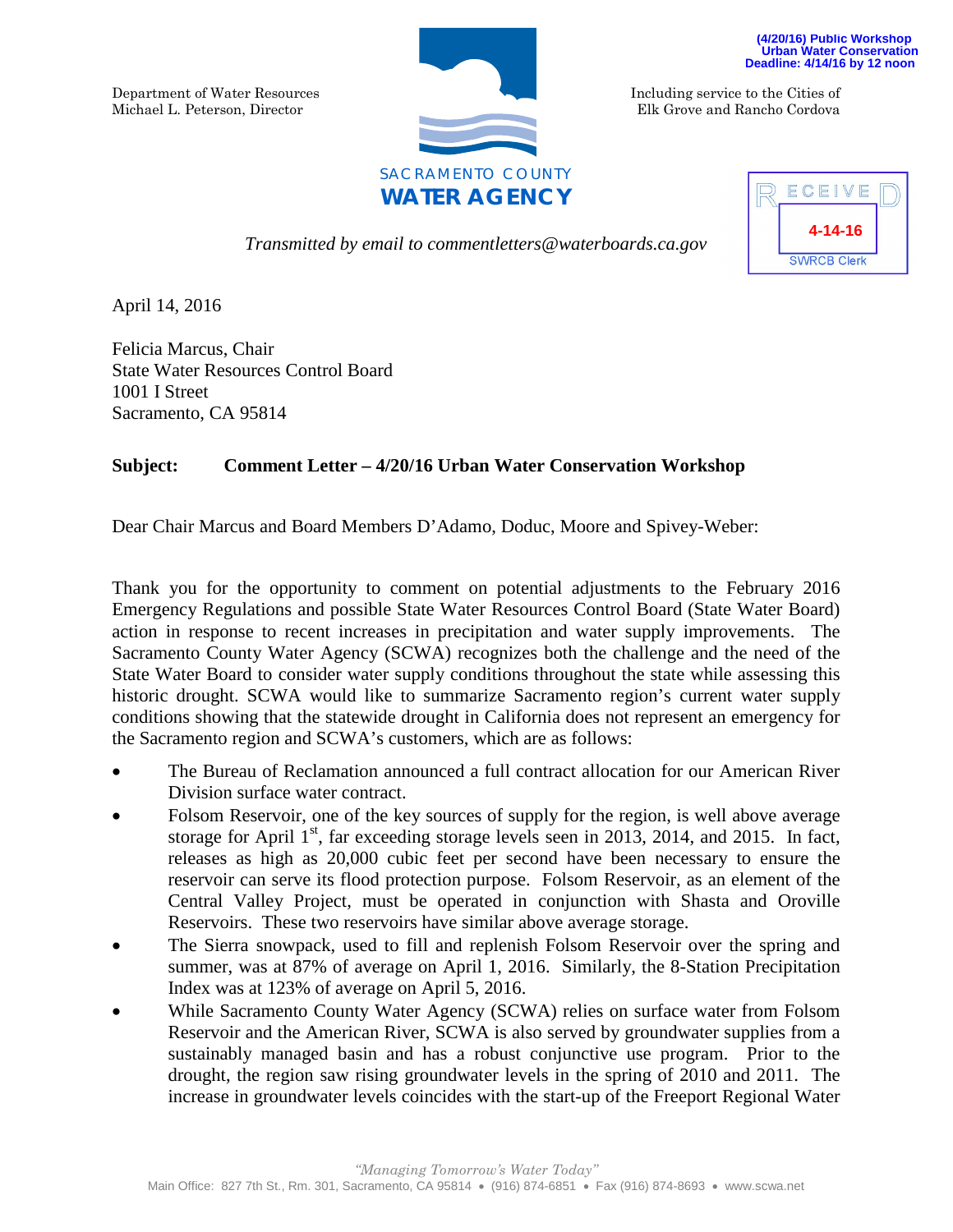Project (FRWP) Intake and the Vineyard Surface water treatment plant. The foresight and significant investment to build facilities to divert and deliver surface water demonstrates the SCWA's commitment to conjunctive use and regional water supply reliability.

SCWA reduced its water use over 32% from June 2015 through February 2016 when compared to 2013. While our region was the first into the drought emergency, the nature of our supplies, infrastructure, and hydrologic conditions dictates that we might also be among the first to recover. Current hydrologic conditions make it imperative that the State Water Board recognize that the Sacramento region can no longer be considered to be facing a drought emergency. Failure to take action, as early as practicable, will strain the credibility of both the State Water Board and local water suppliers and risks future customer trust and compliance with future drought regulations. Failure to act may be counterproductive to long term water efficiency improvements and continues to ignore SCWA's investment in drought resilient water supplies through its conjunctive use program.

To respond specifically to the questions posed in the Notice of Public Workshop, see comments below.

## *1) What elements of the existing February 2016 Emergency Regulation, if any, should be modified and how so?*

The mandatory nature of the water conservation requirements should be rescinded in areas of the state that are experiencing relatively normal or better hydrologic conditions. The focus in these areas of the state should return to long term improvements in water use efficiency. The State Water Board has an opportunity to reinforce the conservation ethic displayed by residential water users during 2014 and 2015 with the right message now. "Conservation as a way of life," as called for in the California Water Action Plan, can only be achieved through appropriate longterm actions.

## *2) How should the State Water Board account for regional differences in precipitation and lingering drought impacts, and what would be the methods of doing so?*

The State Water Board should use available hydrologic data for each region to evaluate whether the drought still represents an "emergency" in a given region. This could be accomplished on a hydrologic region level as defined by the California Department of Water Resources (DWR). DWR publishes monthly water supply condition data in Bulletin 120 that is organized by hydrologic region and includes precipitation, snow water content, reservoir storage, and current and forecasted runoff. Conservation targets in areas of the state where water supply conditions are near normal should be rescinded or relaxed. The State Water Board can use this information to assess each hydrologic region and decide which regions are recovering and which regions are still experiencing severe drought conditions. The variability in conditions in 2016 is significant, with the North Coast, Bay Area, and Sacramento River hydrologic regions experiencing near normal or better hydrologic and water supply conditions, while much of the rest of the state is still dry.